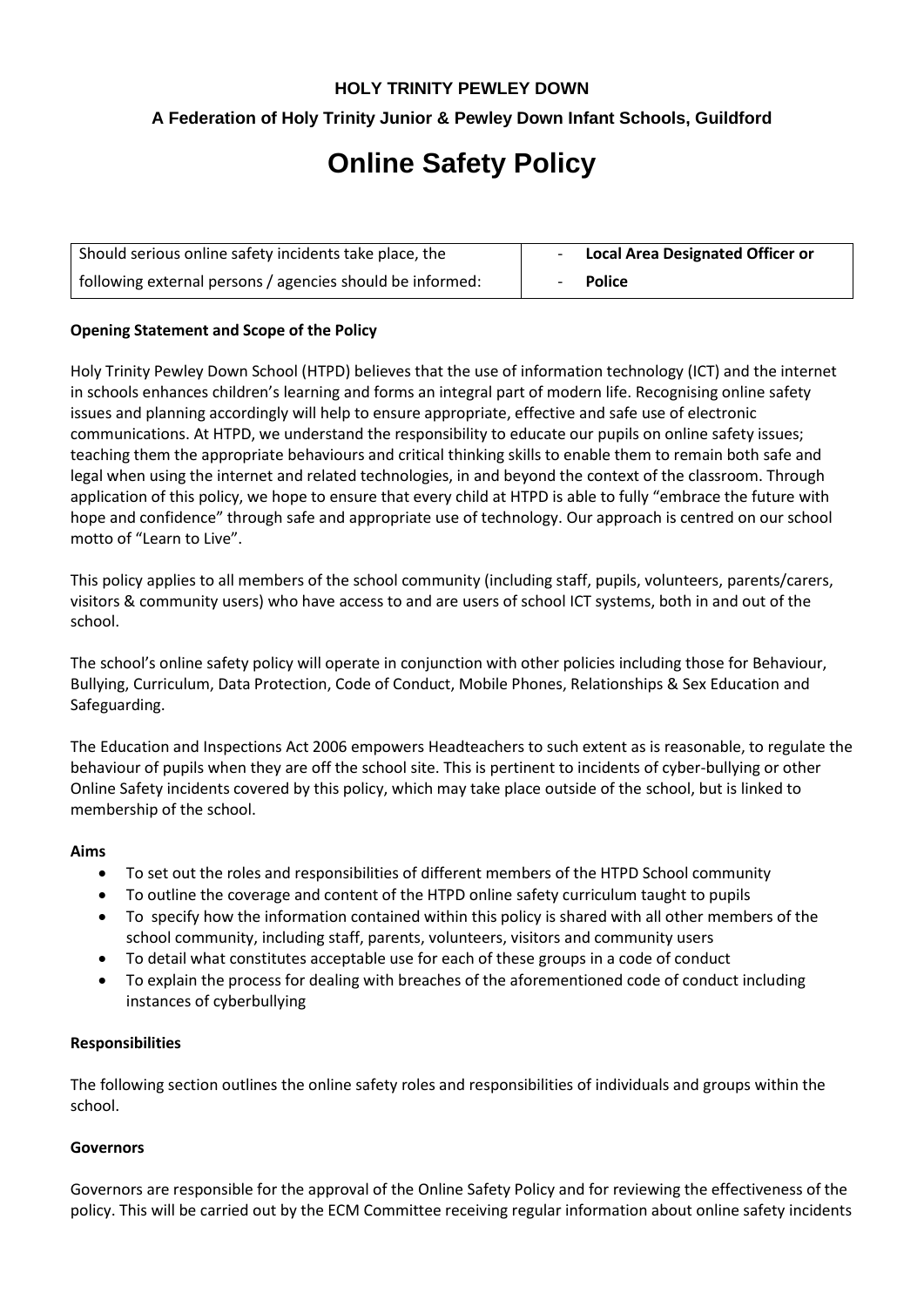and monitoring reports. A member of the Governing Body has taken on the role of Online Safety Governor. The role of the Online Safety Governor will include:

- regular meetings with the Online Safety Co-ordinator
- regular monitoring of online safety incident logs
- regular monitoring of filtering logs
- reporting to ECM committee and full governing body when necessary

# **Headteacher & Senior Leadership Team**

- The Headteacher has a duty of care for ensuring the safety (including online safety) of members of the school community, though the day to day responsibility for online safety will be shared with the Online Safety Co-ordinator
- The Headteacher and (at least) another member of the Senior Leadership Team should be aware of the procedures to be followed in the event of a serious online safety allegation being made against a member of staff. (see Appendix 3 - flow chart on dealing with online safety incidents)
- The Headteacher is responsible for ensuring that the Online Safety Coordinator and other relevant staff receive suitable training to enable them to carry out their online safety roles and to train other colleagues, as relevant
- The Headteacher will ensure that there is a system in place to allow for monitoring and support of those in school who carry out the internal online safety monitoring role. This is to provide a safety net and also support to those colleagues who take on important monitoring roles
- The Senior Leadership Team will receive regular monitoring reports from the Online Safety Co-ordinator

# **Online Safety Coordinator**

- Takes day to day responsibility for online safety issues and has a leading role in establishing and reviewing the school online safety policies / documents
- Ensures that all staff are aware of the procedures that need to be followed in the event of an online safety incident taking place.
- Provides training and advice for staff
- Communicates with parents and other members of the school community to keep up to date with the latest advice and developments
- Liaises with school technical staff
- Receives reports of online safety incidents and creates a log of incidents to inform future online safety developments
- Meets termly with Online Safety Governor to discuss current issues, review incident logs and filtering logs
- Attends relevant committee of Governors
- Reports regularly to Senior Leadership Team

# **Network Manager**

The Network Manager is responsible for ensuring:

- that the school's technical infrastructure is secure and is not open to misuse or malicious attack
- that the school meets required online safety technical requirements and any Local Authority other relevant body Online Safety Policy/Guidance that may apply.
- that users may only access the networks and devices through a properly enforced password protection policy, in which passwords are regularly changed
- the filtering policy is applied and updated on a regular basis and that its implementation is not the sole responsibility of any single person
- that they keep up to date with online safety technical information in order to effectively carry out their online safety role and to inform and update others as relevant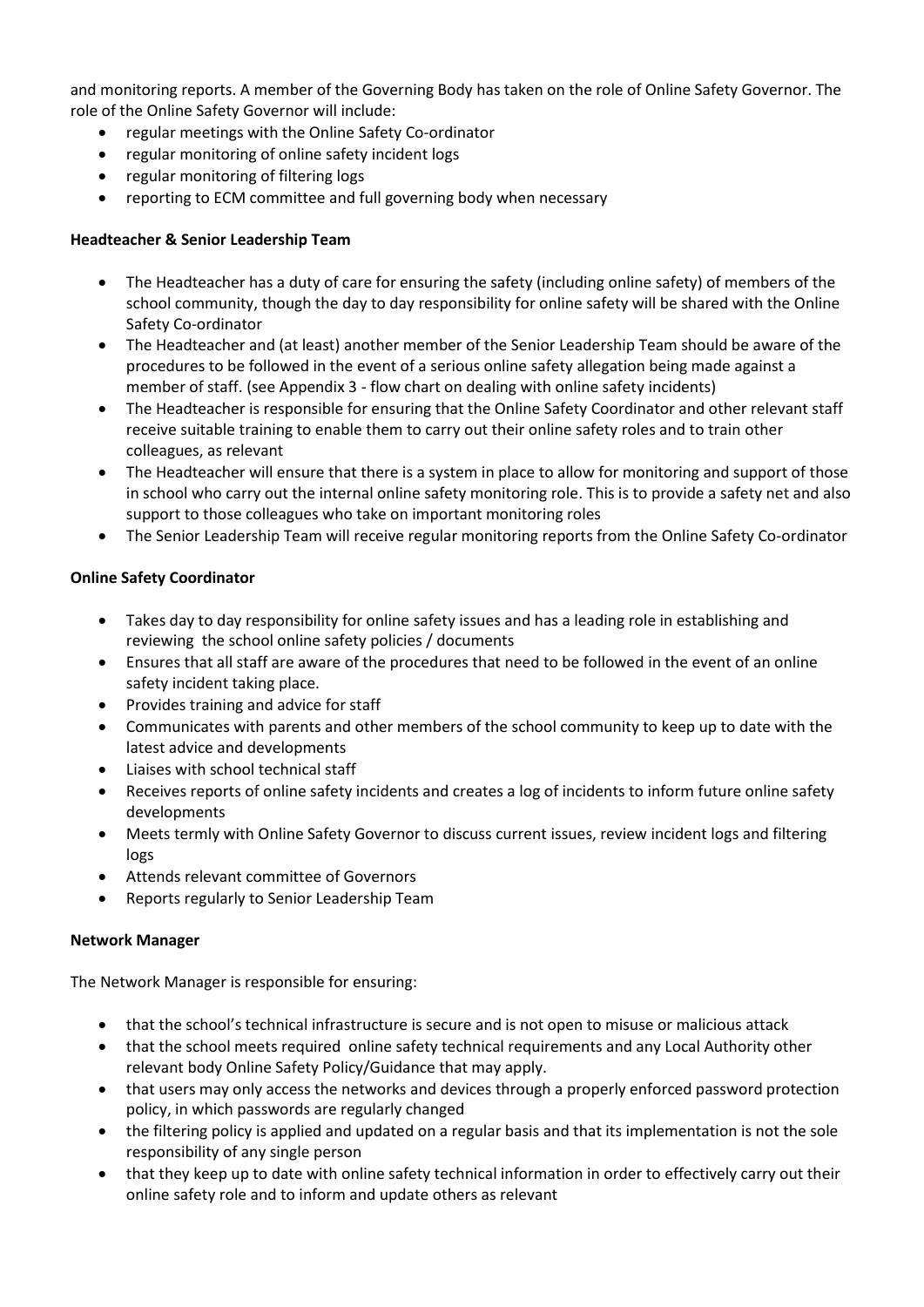- that the use of the network, internet, remote access and email is regularly monitored in order that any misuse or attempted misuse can be reported to the Headteacher or Online Safety Coordinator for investigation
- that monitoring software / systems are implemented and updated as agreed in school policies

# **Teaching & Support Staff**

Are responsible for ensuring that:

- they have an up to date awareness of online safety matters and of the current school Online Safety Policy and practices
- they have read, understood and signed the Staff Acceptable Use Policy (See Appendix 1)
- they report any suspected misuse or problem to the Headteacher or Online Safety Coordinator for investigation
- all digital communications with pupils, parents/carers, other members of the school community and external agencies should be on a professional level and only carried out using official school systems
- online safety issues are embedded in all aspects of the curriculum and other activities
- pupils understand and follow the Online Safety Policy and Pupil acceptable use policies (See Appendix 2)
- pupils have a good understanding of research skills and the need to avoid plagiarism and uphold copyright regulations at an age-appropriate level
- they monitor the use of digital technologies, mobile devices, cameras etc in lessons and other school activities and implement current policies with regard to these devices
- in lessons where internet use is pre-planned, pupils should be guided to sites checked as suitable for their use and that processes are in place for dealing with any unsuitable material that is found in internet searches

# **Designated Safeguarding Leads (DSL)**

Should be trained in Online Safety issues and be aware of the potential for serious child protection / safeguarding issues to arise from:

- sharing of personal data
- access to illegal / inappropriate materials
- inappropriate on-line contact with adults / strangers
- potential or actual incidents of grooming
- cyber-bullying

# **Pupils**

- are responsible for using the school technology systems in accordance with the Pupil Acceptable Use Agreement (See Appendix 2)
- have an age-appropriate understanding of research skills and the need to avoid plagiarism and uphold copyright regulations
- need to understand the importance of reporting abuse, misuse or access to inappropriate materials and know how to do so
- will be expected to know and understand policies on the use of mobile devices and digital cameras. They should also know and understand policies on the taking/use of images and on cyber-bullying.
- should understand the importance of adopting good online safety practice when using digital technologies out of school and realise that the school's Online Safety Policy covers their actions out of school, if related to their membership of the school

# **Parents**

should notify staff or the headteacher should they have any concerns or queries regarding this policy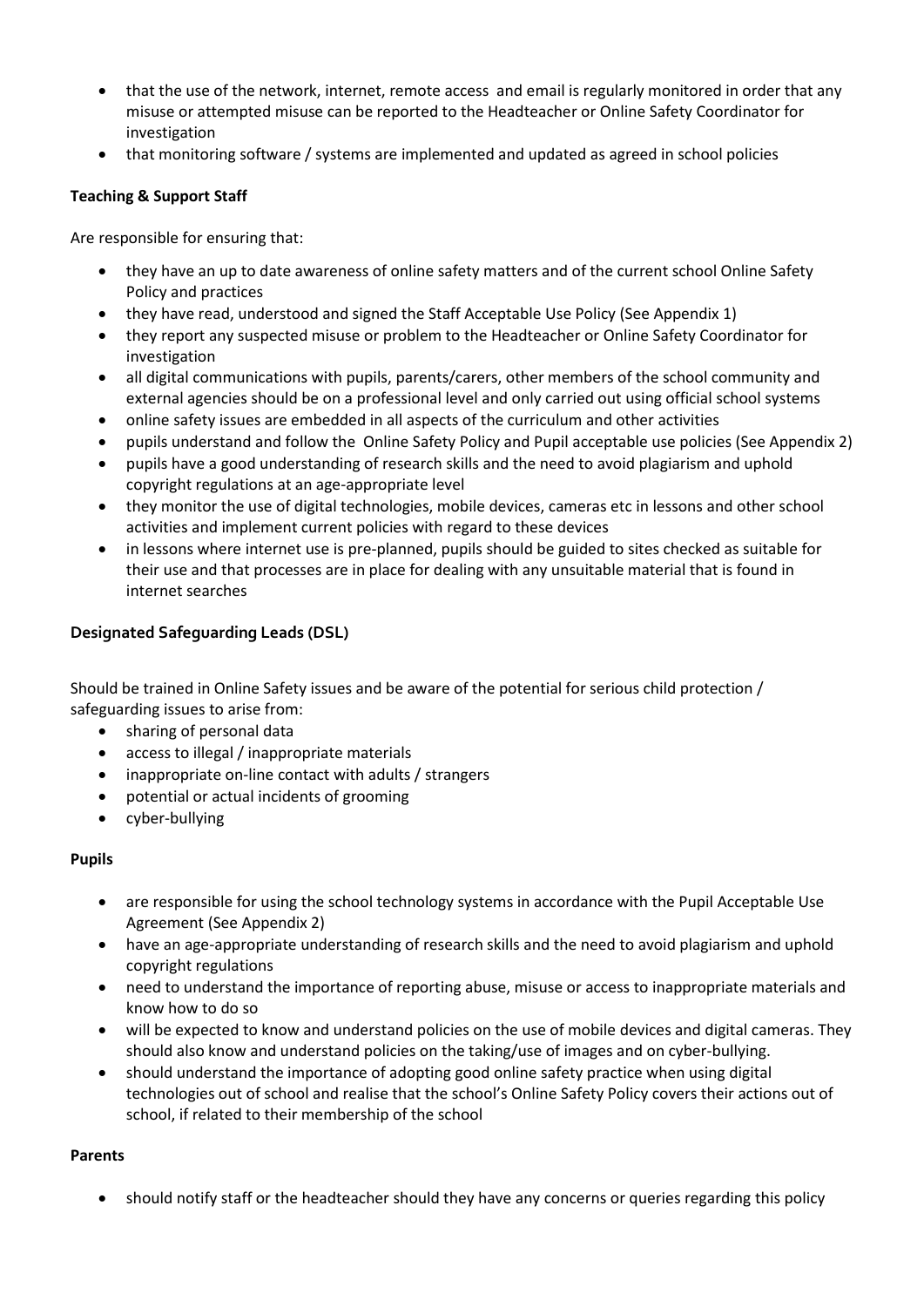- should ensure their child has understood the Pupil Acceptable Use Agreement (See Appendix 2)
- agree to keep up to date with school communications about online safety
- only use mobile devices according to the guidance set out in the Mobile Phone Policy

# **Online Safety in the Curriculum**

Whilst regulation and technical solutions are very important, their use must be balanced by educating pupils to take a responsible approach. The education of pupils in online safety is therefore an essential part of the school's online safety provision. Children and young people need the help and support of the school to recognise and avoid online safety risks and build their resilience.

Online safety should be a focus in all areas of the curriculum and staff should reinforce online safety messages across the curriculum. The use of the question, *"What about when you are online?"* should regularly form a part of discussions across the wider curriculum. The online safety curriculum should be broad, relevant and provide progression, with opportunities for creative activities and will be provided in the following ways:

- A planned online safety curriculum should be provided as part of Computing lessons and should be regularly revisited
- Key online safety messages should be reinforced as part of a planned programme of assemblies
- Pupils should be taught in all lessons to be critically aware of the materials / content they access on-line and be guided to validate the accuracy of information.
- Pupils should be taught to acknowledge the source of information used and to respect copyright when using material accessed on the internet
- Pupils should be supported in building resilience to radicalisation by providing a safe environment for debating controversial issues and helping them to understand how they can influence and participate in decision-making.
- Pupils should be helped to understand the need for the Pupil Acceptable Use Policy (Appendix 2) and encouraged to adopt safe and responsible use both within and outside school.
- Staff should act as good role models in their use of digital technologies, the internet and mobile devices
- In lessons where internet use is pre-planned, it is best practice that pupils should be guided to sites checked as suitable for their use and that processes are in place for dealing with any unsuitable material that is found in internet searches.
- Where pupils are allowed to freely search the internet, staff should be vigilant in monitoring the content of the websites the young people visit.
- It is accepted that from time to time, for good educational reasons, students may need to research topics (eg racism, drugs, discrimination) that would normally result in internet searches being blocked. In such a situation, staff can request that the Technical Staff (or other relevant designated person) can temporarily remove those sites from the filtered list for the period of study. Any request to do so, should be auditable, with clear reasons for the need.

In line with the Relationships & Sex Education Policy, by the end of primary school, children will know:

- That people sometimes behave differently online, including by pretending to be someone they are not.
- That the same principles apply to online relationships as to face-to-face relationships, including the importance of respect for others online including when we are anonymous
- The rules and principles for keeping safe online, how to recognise risks, harmful content and contact, and how to report them
- How to critically consider their online friendships and sources of information including awareness of the risks associated with people they have never met
- How information and data is shared and used online
- How to respond safely and appropriately to adults they may encounter (in all contexts, including online) whom they do not know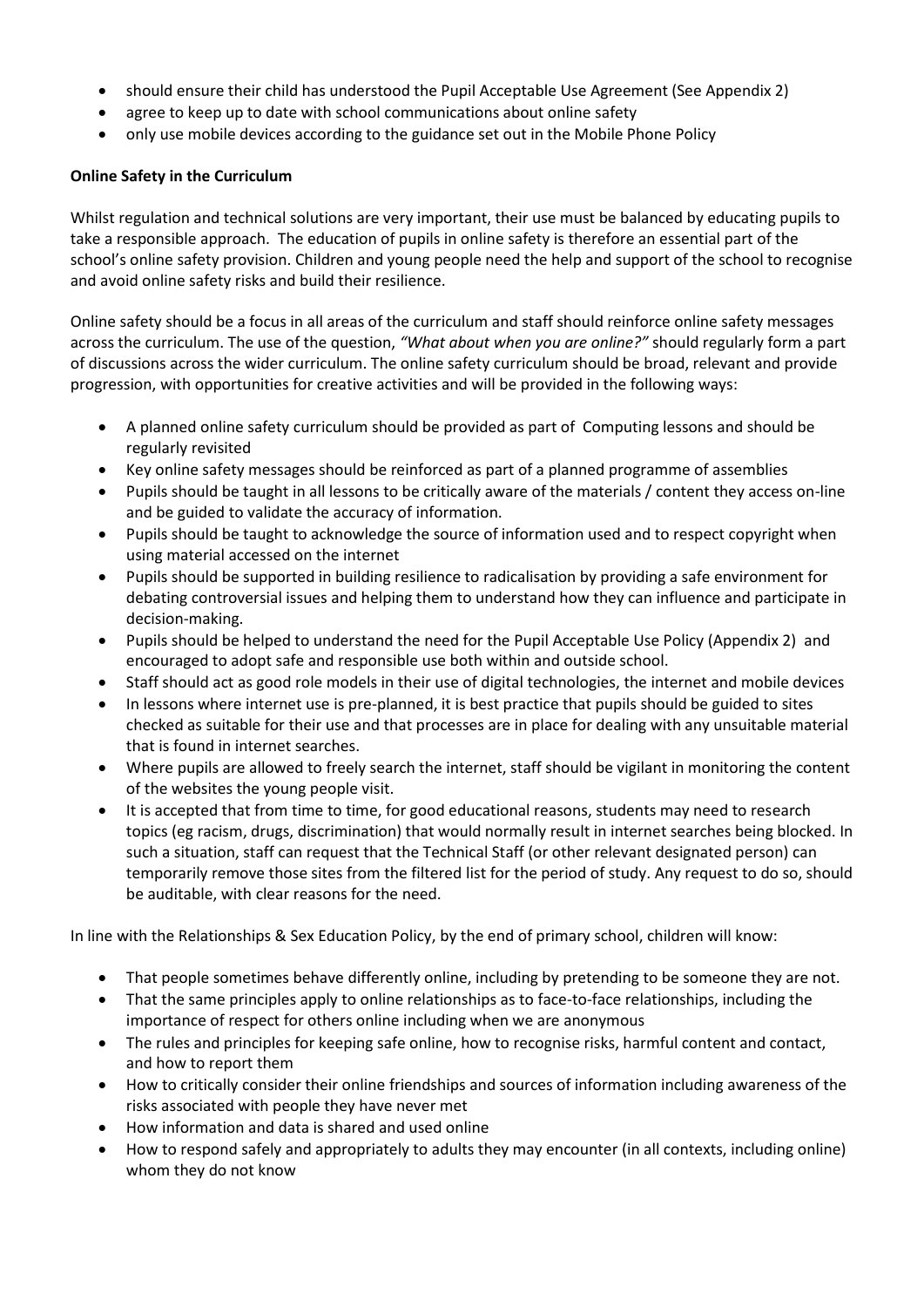#### **Education of Parents & Carers**

Many parents and carers have only a limited understanding of online safety risks and issues, yet they play an essential role in the education of their children and in the monitoring / regulation of the children's online behaviours. Parents may underestimate how often children and young people come across potentially harmful and inappropriate material on the internet and may be unsure about how to respond.

The school will therefore seek to provide information and awareness to parents and carers through:

- Curriculum activities
- Letters, newsletters, web site
- Parents / Carers evenings including meet the team evenings and parent consultations
- High profile events / campaigns e.g. Safer Internet Day
- Reference to the relevant web sites / publications e.g. [swgfl.org.uk](http://swgfl.org.uk/) www.saferinternet.org.uk/ <http://www.childnet.com/parents-and-carers>

# **Education & Training of Staff**

It is essential that all staff receive online safety training and understand their responsibilities, as outlined in this policy. Training will be offered as follows:

- A planned programme of formal online safety training will be made available to staff. This will be regularly updated and reinforced. An audit of the online safety training needs of all staff will be carried out regularly.
- All new staff should receive online safety training as part of their induction programme, ensuring that they fully understand the school Online Safety Policy and Acceptable Use Agreements. It is expected that some staff will identify online safety as a training need within the performance management process.
- The Online Safety Coordinator will receive regular updates through attendance at external training events (eg from SWGfL / LA / other relevant organisations) and by reviewing guidance documents released by relevant organisations.
- This Online Safety Policy and its updates will be presented to and discussed by staff in staff meetings / INSET days.
- The Online Safety Coordinator will provide advice / guidance / training to individuals as required.
- New developments in the field will be passed on to staff via 'Hot Topics' at the weekly briefing when required.

# **Use of Digital Images/Video**

The development of digital imaging technologies has created significant benefits to learning, allowing staff and pupils instant use of images that they have recorded themselves or downloaded from the internet. However, staff, parents / carers and pupils need to be aware of the risks associated with publishing digital images on the internet. Such images may provide avenues for cyberbullying to take place. Digital images may remain available on the internet forever and may cause harm or embarrassment to individuals in the short or longer term. It is common for employers to carry out internet searches for information about potential and existing employees. The school will inform and educate users about these risks and will implement policies to reduce the likelihood of the potential for harm:

- When using digital images, staff should inform and educate pupils about the risks associated with the taking, use, sharing, publication and distribution of images. In particular they should recognise the risks attached to publishing their own images on the internet e.g. on social networking sites.
- Written permission from parents or carers will be obtained before photographs of pupils are published on the school website / social media / local press
- In accordance with guidance from the Information Commissioner's Office, parents / carers are welcome to take videos and digital images of their children at school events for their own personal use (as such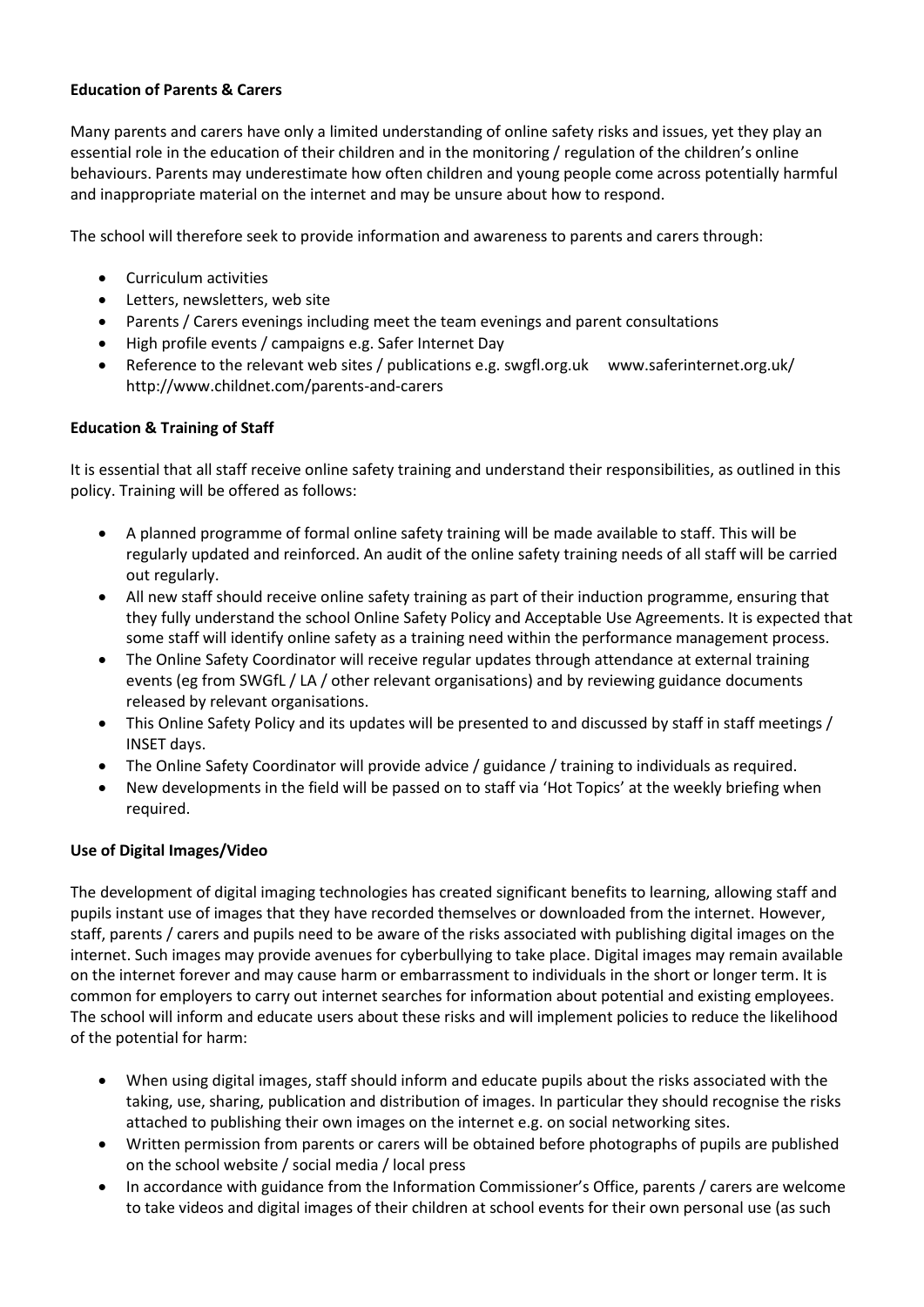use is not covered by the Data Protection Act). To respect everyone's privacy and in some cases protection, these images should not be published / made publicly available on social networking sites, nor should parents / carers comment on any activities involving other students / pupils in the digital / video images.

- Staff and volunteers are allowed to take digital / video images to support educational aims, but must follow school policies concerning the sharing, distribution and publication of those images. Those images will usually only be taken on school equipment. On rare occasions, staff may feel it necessary to capture particular moments to support educational aims and find that their own personal device is the only one available. In such cases, the relevant media should be moved on to the school network as soon as possible and permanently deleted from the original device
- Care should be taken when taking digital / video images that pupils are appropriately dressed and are not participating in activities that might bring the individuals or the school into disrepute.
- Pupils must not take, use, share, publish or distribute images of others without their permission
- Photographs published on the website, or elsewhere that include pupils will be selected carefully and will comply with good practice guidance on the use of such images.
- Pupils' full names will not be used anywhere on a website or blog, particularly in association with photographs.

# **Technical – Infrastructure, Equipment, Filtering & Monitoring**

The school will be responsible for ensuring that the school network is as safe and secure as is reasonably possible and that policies and procedures approved within this policy are implemented. It will also need to ensure that the relevant people named in the above sections will be effective in carrying out their online safety responsibilities:

- School technical systems will be managed in ways that ensure that the school meets recommended technical requirements
- There will be regular reviews and audits of the safety and security of school technical systems
- Servers, wireless systems and cabling must be securely located and physical access restricted
- All users will have clearly defined access rights to school technical systems and devices.
- All users will be provided with a username and secure password by the Network Manager who will keep an up to date record of users and their usernames. Users are responsible for the security of their username and password.
- The administrator passwords for the school ICT system, used by the Network Manager must also be available to the Headteacher or other nominated senior leader and kept in a secure place
- The Network Manager is responsible for ensuring that software licence logs are accurate and up to date and that regular checks are made to reconcile the number of licences purchased against the number of software installations
- Internet access is filtered for all users. Illegal content is filtered by the broadband or filtering provider by actively employing the Internet Watch Foundation CAIC list. Content lists are regularly updated and internet use is logged and regularly monitored. Internet filtering should ensure that children are safe from terrorist and extremist material when accessing the internet.
- School technical staff regularly monitor and record the activity of users on the school technical systems and users are made aware of this in the Acceptable Use Agreement.
- Appropriate security measures are in place to protect the servers, firewalls, routers, wireless systems, work stations, mobile devices etc from accidental or malicious attempts which might threaten the security of the school systems and data. These are tested regularly. The school infrastructure and individual workstations are protected by up to date virus software.

# **Data Protection**

The School's Data Protection Policy (please see on the website) ensures that personal data held by the School is recorded, processed, transferred and made available in accordance with the Data Protection Act 1998. The School adheres to this policy in order to fulfil its legal obligations.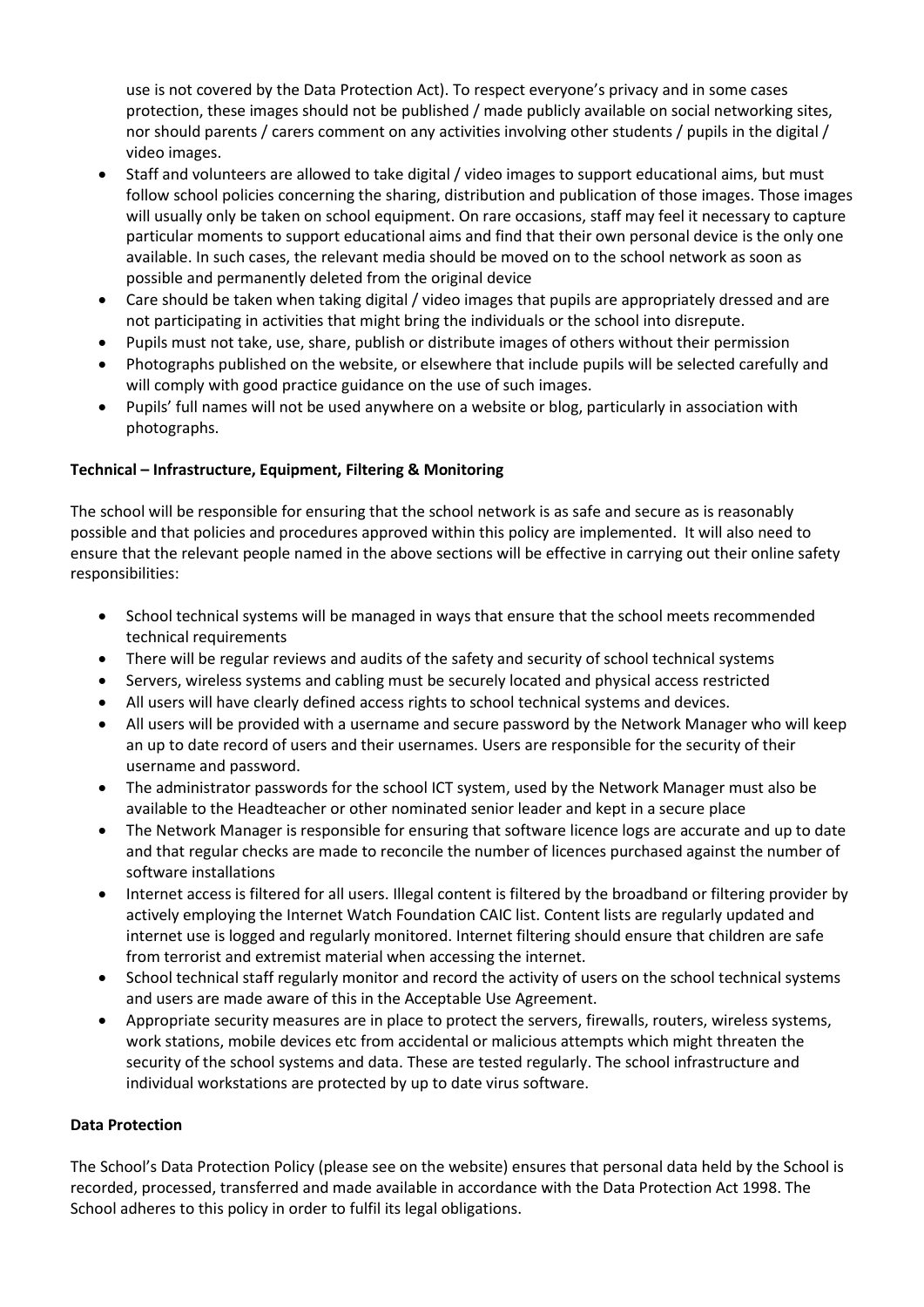Staff must ensure that they:

- At all times take care to ensure the safe keeping of personal data, minimising the risk of its loss or misuse.
- Use personal data only on secure password protected computers and other devices, ensuring that they are properly "logged-off" at the end of any session in which they are using personal data.
- Transfer data using encryption and secure password protected devices.
- When personal data is stored on any portable computer system, memory stick or any other removable media:
- the data must be encrypted and password protected
- the device must offer approved virus and malware checking software
- the data must be securely deleted from the device, in line with school policy (below) once it has been transferred or its use is complete

# **Responding to Incidents of Misuse**

It is hoped that all members of the school community will be responsible users of digital technologies, who understand and follow school policy. However, there may be times when infringements of the policy could take place, through careless or irresponsible or, very rarely, through deliberate misuse.

In cases where suspected illegal activity has taken place, the flowchart for responding to incidents of misuse (see Appendix 3) should be followed.

In the event of suspicion, all steps in this procedure should be followed:

- Have more than one senior member of staff involved in this process. This is vital to protect individuals if accusations are subsequently reported.
- Conduct the procedure using a designated computer that will not be used by young people and if necessary can be taken off site by the police should the need arise. Use the same computer for the duration of the procedure.
- It is important to ensure that the relevant staff should have appropriate internet access to conduct the procedure, but also that the sites and content visited are closely monitored and recorded (to provide further protection).
- Record the URL of any site containing the alleged misuse and describe the nature of the content causing concern. It may also be necessary to record and store screenshots of the content on the machine being used for investigation. These may be printed, signed and attached to the form (except in the case of images of child sexual abuse – see below)
- Once this has been completed and fully investigated the group will need to judge whether this concern has substance or not. If it does then appropriate action will be required and could include the following:
- Internal response or discipline procedures
- Involvement by Local Authority
- Police involvement and/or action

# **If content being reviewed includes images of Child abuse then the monitoring should be halted and referred to the Police immediately. Other instances to report to the police would include:**

- incidents of 'grooming' behaviour
- the sending of obscene materials to a child
- adult material which potentially breaches the Obscene Publications Act
- criminally racist material
- promotion of terrorism or extremism
- other criminal conduct, activity or materials
- Isolate the computer in question as best you can. Any change to its state may hinder a later police investigation.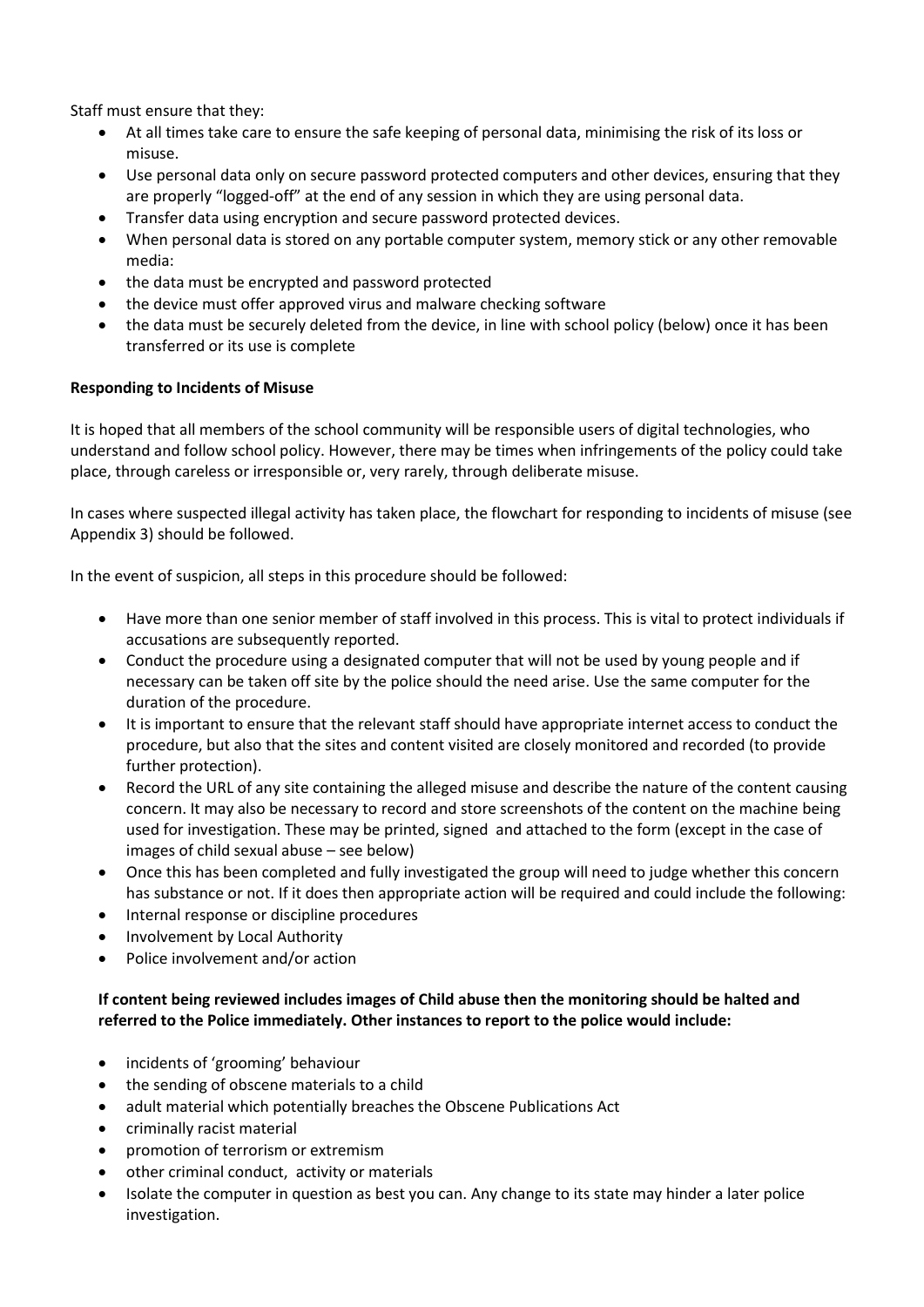It is important that all of the above steps are taken as they will provide an evidence trail for the school and possibly the police and demonstrate that visits to these sites were carried out for safeguarding purposes. The completed form should be retained by the group for evidence and reference purposes.

It is more likely that the school will need to deal with incidents that involve inappropriate rather than illegal misuse. It is important that any incidents are dealt with as soon as possible in a proportionate manner, and that members of the school community are aware that incidents have been dealt with. It is intended that incidents of misuse will be dealt with through actions described in detail in the relevant policies (Behaviour, Anti-Bullying & Staff Disciplinary)

# **Examining Electronic Devices**

School staff have the specific power under the Education and Inspections Act 2006 (which has been increased by the Education Act 2011) to search for and, if necessary, delete inappropriate images or files on pupils' electronic devices, including mobile phones, iPads and other tablet devices, where they believe there is a 'good reason' to do so.

When deciding whether there is a good reason to examine or erase data or files on an electronic device, staff must reasonably suspect that the data or file in question has been, or could be, used to:

- Cause harm, and/or
- Disrupt teaching, and/or
- Break any of the school rules

If inappropriate material is found on the device, it is up to the staff member in conjunction with the DSL or other member of the senior leadership team to decide whether they should:

- Delete that material, or
- Retain it as evidence (of a criminal offence or a breach of school discipline), and/or
- Report it to the police

Any searching of pupils will be carried out in line with the DfE's latest guidance on [screening, searching and](https://www.gov.uk/government/publications/searching-screening-and-confiscation)  [confiscation.](https://www.gov.uk/government/publications/searching-screening-and-confiscation) Any complaints about searching for or deleting inappropriate images or files on pupils' electronic devices will be dealt with through the school complaints procedure.

# **Monitoring the Effectiveness of the Policy**

Monitoring the effectiveness of this policy will be performed at least biannually by Tom Everard, Online Safety Coordinator, the Senior Leadership Team, ECM and James Peers, Network Manager.

#### **Review**

The Governing Body of HTPD first adopted this policy in 2012. It will be reviewed annually, or more regularly in the light of any significant new developments in the use of the technologies, new threats to online safety or incidents that have taken place.

**Date last reviewed: January 2021**

**Date for next review**: **January 2022**

**Mark Sharman Governor of Holy Trinity Junior & Pewley Down Infant Schools ECM Committee**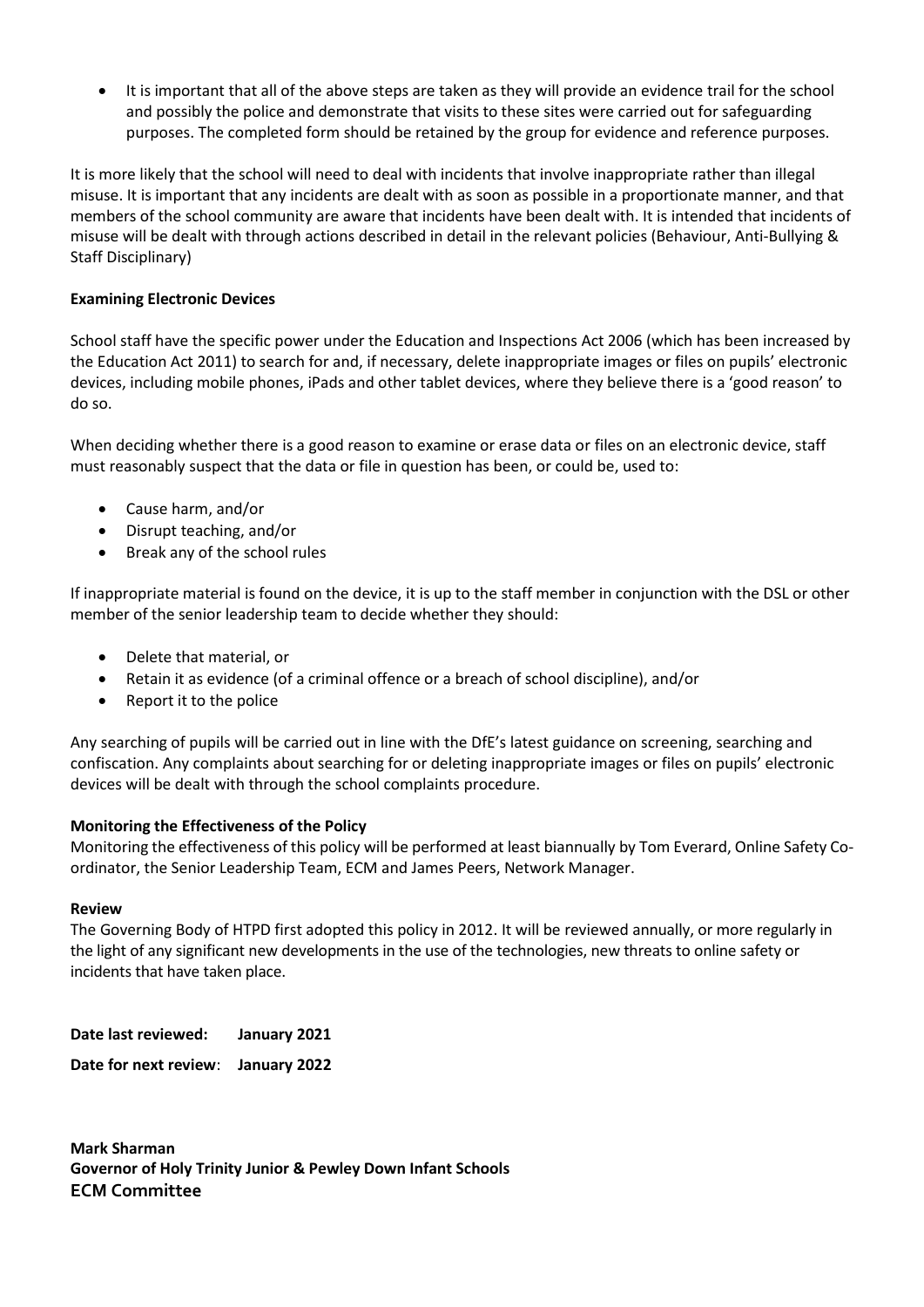# **On-line Safety Policy – Staff Acceptable Use**

# **Devices**

- Staff will take responsibility for all activity that takes place whilst using a device logged on to the server.
- Any ICT problems/issues should be reported to the Network Manager or School Business Manager
- ICT devices should not be used for anything illegal
- The School reserves the right to monitor all staff devices and associated usage taking place on the school site and also any usage of school owned devices in any location in the world
- No software may be in installed on any school owned device without the consent of the Network Manager
- Staff will take responsibility for all activity that takes place under their own login on their device (whether owned by the school or personally)
- Passwords are to be kept confidential and changed when requested to do so
- Individually issued devices must not be used by non-school employees (see also the Staff Ipad Loan Agreement if applicable – Appendix 4)
- Devices may temporarily be left in a locked vehicle if locked away in the boot and out of sight. They should not be stored or left in a vehicle overnight.
- Staff must not attempt to disable or remove monitoring software on any machine.
- Staff must not attempt to disable or remove the virus checker software on any machine.

# **Storage/Printing**

- Staff must be mindful of available space on the server and email storage and regularly clear out old and unwanted files.
- Printouts should be in black and white (where possible) and kept to a minimum.

# **Internet & Email Use**

- Staff must assume responsibility for any sites visited, files downloaded, content viewed or emails received/sent using or on a school device/network.
- Staff must not attempt to bypass the schools filtering system by attempting to access proxy sites.
- The use of email/internet for the following reasons is forbidden:
	- o betting and/or gambling
	- o dating websites
	- o personal financial gain
	- o advertising purposes
	- o political purposes
	- o viewing / downloading of racist, pornographic, sexist, obscene or any other unsuitable material
	- o posting of anonymous messages
	- o sending libellous, slanderous, threatening or abusive messages
	- o any illegal activities
- The copyright and intellectual property rights of all content viewed / downloaded must be respected.
- Staff should beware of emails and/or attachments from unknown sources. If in doubt, delete immediately. Do not open any suspicious message(s).
- The School accepts no liability for any personal financial transactions which are made across the internet/email.
- Where inappropriate sites are accessed by accident, the IT Manager should be informed immediately.
- Staff should note that emails can be as legally binding as a written letter.
- Non-required emails and attachments should be deleted once read.
- Nothing should be sent via email that could tarnish the School's name or expose it to legal action.
- The contents of any sent email must not infringe copyright.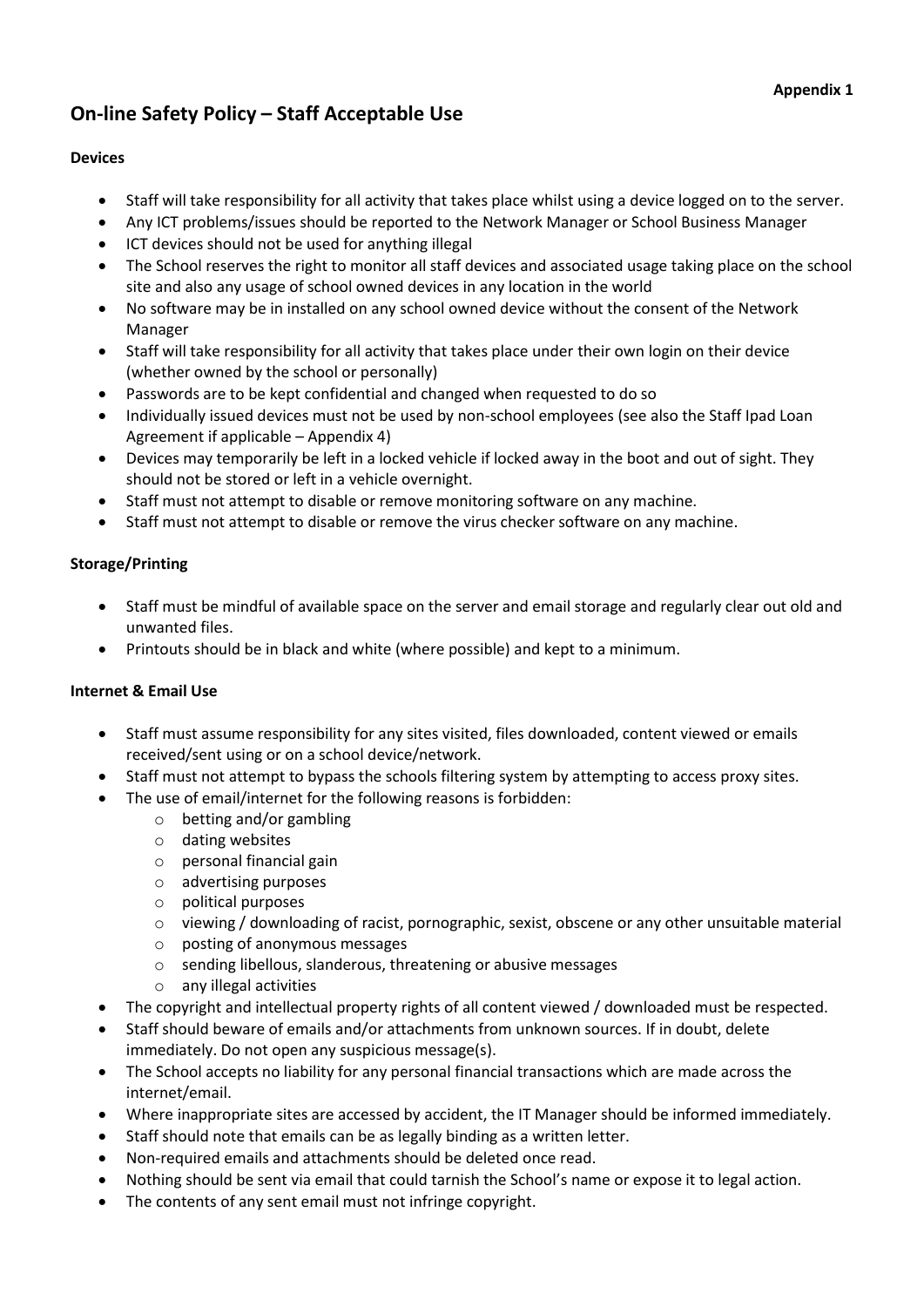#### **Online Safety**

- Personal Data No personal data, including information relating to students, should ever be passed on to an unsecured third party individual or site.
- Social Networking Sites Staff should not be 'friends' with any pupils or ex-pupils who are under the age of 18 when using social networking sites (e.g. Facebook).
- Personal Devices Staff agree to only use personal mobile devices in line with the Mobile Phone Policy
- Images Staff may only take images of pupils for official school purposes. Images of pupils (i.e. trips, visits, events, etc.) must only be stored on the school network. Any images captured on personal devices must be moved (e.g. by email) to the server as soon as practicable so that they can be stored securely. Images of pupils should be deleted after the pupil has left.
- Contact Details Staff should be cautious in giving out contact details and should never give their personal email address to a parent or pupil.
- Emailing parents Emails to parents must only be made using school email accounts. Staff should not email pupils directly.
- Conduct Staff should be cautious when using social media to ensure that their profiles are sufficiently secure and that any media posted by them does not bring the reputation of themselves or the school into disrepute.

#### **Data Protection**

Personal data will be recorded, processed, transferred and made available according to the Data Protection Act 1998.

#### **Breach of Staff Acceptable Use Policy**

Any breach of the Staff Acceptable Use Policy may be deemed as misconduct and dealt with in accordance with the School's Disciplinary Policy.

#### **I understand and agree to abide by the above Staff Acceptable Use Policy**

**Staff Name (Please Print) ………………………………………………………………**

**Staff Signature ……………………………………………………………………………..**

**Date ……………………………………………………………………………………………..**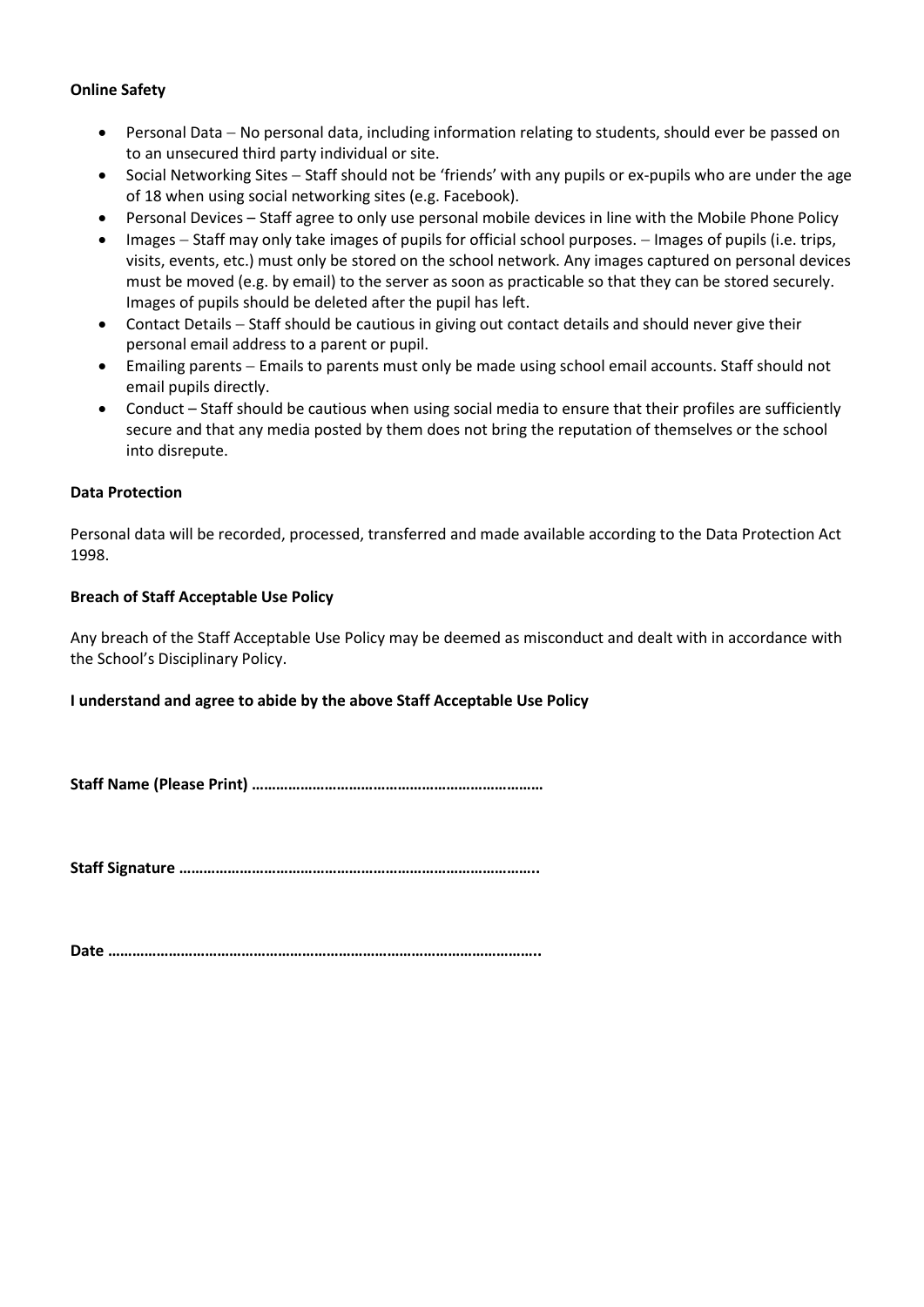#### **Safe use of the internet – a guide for HTPD pupils**

This appendix should be adapted by each year group to ensure that it is appropriate to the age group and its needs. A child friendly version should be displayed in each classroom for children to refer to.

Each year group should cover the points mentioned in this Appendix in an age-appropriate manner.

#### **School computers**

Pupils must accept responsibility for all activity that takes place under their own network login.

- Pupils may only use their own network accounts.
- School computers must only be used for school business and must not be used for any illegal, obscene, offensive, profit making or commercial purpose.
- Pupils should be aware that the School is able to monitor all computers, devices and what they are being used for both at school and any usage of school owned devices in any location in the world.
- No software may be in installed on any school owned device by pupils.
- Passwords must be kept confidential and changed when requested to do so.
- Pupils must not alter any of the settings on school owned devices.
- Any ICT problems/issues should be reported to the teacher immediately.

#### **Internet & Email**

• School internet must only be used for school related work.

 Emails should be sent/received using a school registered account only. Access to Hotmail and other internet based email accounts is forbidden.

- The copyright and intellectual property rights of all content viewed / downloaded must be respected.
- Emails and/or attachments from unknown/suspicious sources should not be opened and should be deleted immediately.
- Non-required emails and attachments should be deleted once read.
- Where inappropriate sites are accessed by accident the teacher should be informed immediately.

#### **Online Guidance**

- Personal data should never be passed on to anyone.
- Pupils should never agree to meet people they have met on-line.
- Access to social networking/chat room sites is not permitted in school.
- Photos of staff and students must not be labelled and/or copied from the school network.
- Pupils must not pass on anyone else's contact details without permission.

#### **Personal Devices**

 Should a pupil have a mobile phone with them for any reason, they agree to only use it in line with the rules set out in the Mobile Phone Policy